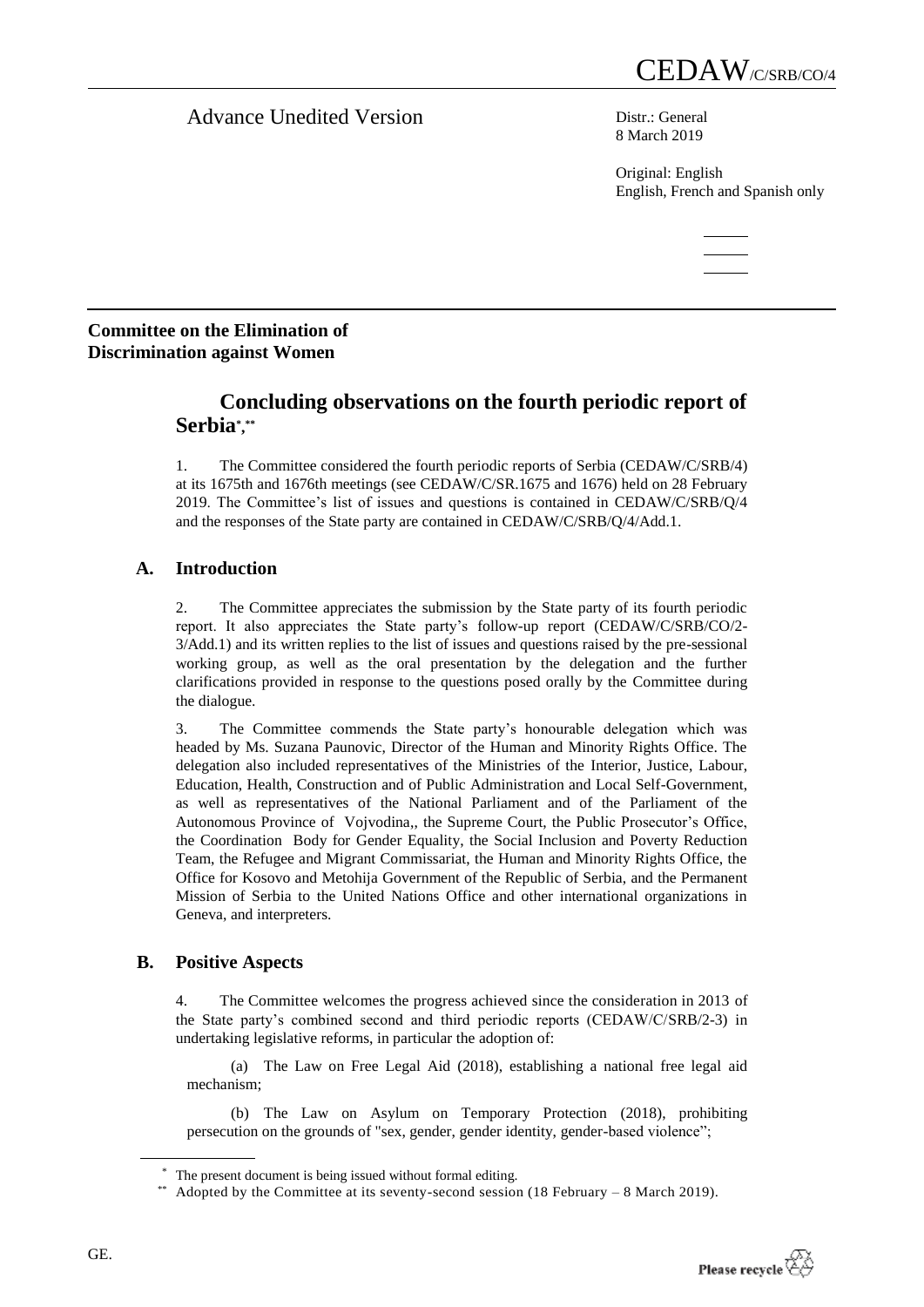(c) The Law on Prevention of Domestic Violence (2016), introducing emergency measures for perpetrators;

(d) The Budget System Law (2015), introducing gender-responsive budgeting.

5. The Committee welcomes the State party's efforts to improve its institutional and policy framework aimed at accelerating the elimination of discrimination against women and promoting gender equality, such as the adoption and establishment of the following:

(a) The National Strategy for Prevention and Elimination of Human Trafficking, especially Women and Children, and Protection of Victims (2017-2020) and Action Plan (2017-2019);

(b) The National Action Plan (2017-2020) for the Implementation of United Nations Security Council Resolution 1325(2000) On Women and Peace and Security;

(c) The National Programme for Preservation and Improvement of Sexual and Reproductive Health (2017);

(d) The National Strategy for Gender Equality (2016-2020) and Action Plan (2016-2018);

(e) The National Strategy for Social Inclusion of Roma Women and Men (2016- 2025);

(f) The Council for Monitoring of Implementation of the Recommendations of United Nations Human Rights Mechanisms (2014).

6. The Committee welcomes the fact that, in the period since the consideration of the previous report, the State party acceded to the Council of Europe Convention on Preventing and Combating Violence against Women and Domestic Violence (Istanbul Convention), on 21 November 2013.

## **C. Sustainable Development Goals**

7. **The Committee welcomes the international support for the Sustainable Development Goals and calls for the realization of de jure (legal) and de facto (substantive) gender equality, in accordance with the provisions of the Convention, throughout the process of implementing the 2030 Agenda for Sustainable Development. The Committee recalls the importance of Goal 5 and of the mainstreaming of the principles of equality and non-discrimination throughout all 17 Goals. It urges the State party to recognize women as the driving force of the sustainable development of the State party and to adopt relevant policies and strategies to that effect**.

## **D. Parliament**

8. **The Committee stresses the crucial role of the legislative power in ensuring the full implementation of the Convention (see the statement by the Committee on its relationship with parliamentarians, annex VI to E/CN.6/2010/CRP.2). It invites the National Assembly in line with its mandate, to take necessary steps regarding the implementation of the present concluding observations between now and the submission of the next periodic report under the Convention.**

### **E. Principal areas of concern and recommendations**

**Visibility of the Convention, Optional Protocol and the Committee's general recommendations**

9. The Committee welcomes that: (a) the Convention and its Optional Protocol were translated into 16 minority languages; (b) its previous concluding observations were published on the website of the Office for Human and Minority Rights and its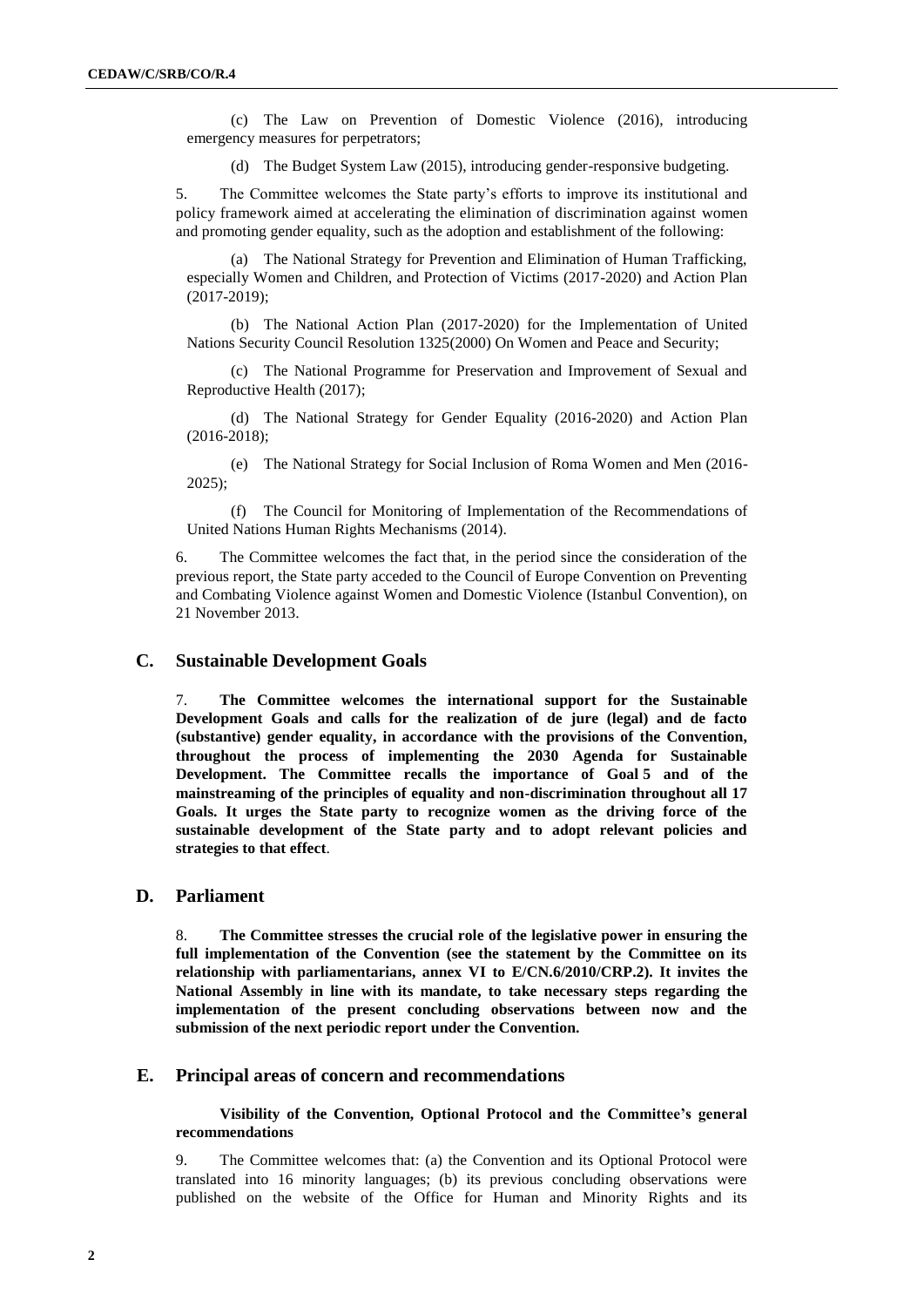recommendations were integrated in the National Gender Equality Strategy (2016-2020); (c) its general recommendations were translated into Serbian. While taking note of the State party's statement during the dialogue that it has no capacity to monitor the implementation of international human rights treaties in the autonomous province of Kosovo and Metohija since its administration had been entrusted to the UN Interim Administration Mission in Kosovo, the Committee regrets insufficient information on the implementation of the Convention in this territory. The Committee is also concerned at:

(a) The potential negative impact of the regressionist attitudes and anti-gender discourse on the visibility and implementation of the Committee's recommendations in the State party;

(b) The persistent lack of awareness among women, specifically rural women, Roma women, women with disabilities, older and migrant women, about their rights under the Convention and available remedies.

#### 10. **The Committee recommends that the State party:**

(a) **Continue to give prominence to the Committee's recommendations, by ensuring their continuous monitoring, impact evaluation and visibility, and by mainstreaming them into the State party's realisation of the Sustainable Development Goals as a key to women's advancement and empowerment;** 

(b) **Take all necessary measures to combat the anti-gender discourse and its adverse impact on the State party's achievements in the area of women's rights;**

(c) **Intensify its efforts to raise awareness among women, including disadvantaged groups of women, about their rights under the Convention and how to claim them.**

#### **Legislative framework and definition of discrimination**

11. The Committee notes the information by the State party that the new draft Law on Prohibition of Discrimination that defines and prohibits direct and indirect discrimination, sexual harassment and incitement to discrimination is pending adoption before the National Assembly. It also notes that the new draft Law on Gender Equality envisages to outlaw direct and indirect discrimination. The Committee is nevertheless concerned that the adoption of these laws has been hampered by a lack of political consensus.

#### 12. **The Committee encourages the State party to:**

## (a) **Adopt the new draft Law on Prohibition of Discrimination without further delay;**

(b) **Review, with a view to timely adoption, the new draft Law on Gender Equality in line with the Convention through an inclusive participatory process in cooperation with women's rights civil society organisations, while ensuring that it addresses direct and indirect, as well as intersecting forms of discrimination, including on the grounds of sexual orientation and gender identity;**

(c) **Ensure sufficient budget allocation to, regular monitoring and impact assessment of, the anti-discrimination laws, to ensure that all women, including the most vulnerable groups, fully benefit from their provisions;**

(d) **Raise awareness about those laws, especially among women from disadvantaged groups.**

#### **Independent judiciary and access to legal aid**

13. The Committee welcomes the constitutional reform aiming to strengthen the independence of the judiciary and the adoption of the Law on Free Legal Aid (2018). It also welcomes the fact that the right to free legal aid is enshrined in the Law on Prevention of Domestic Violence and the draft Law on Gender Equality. The Committee is nevertheless concerned that: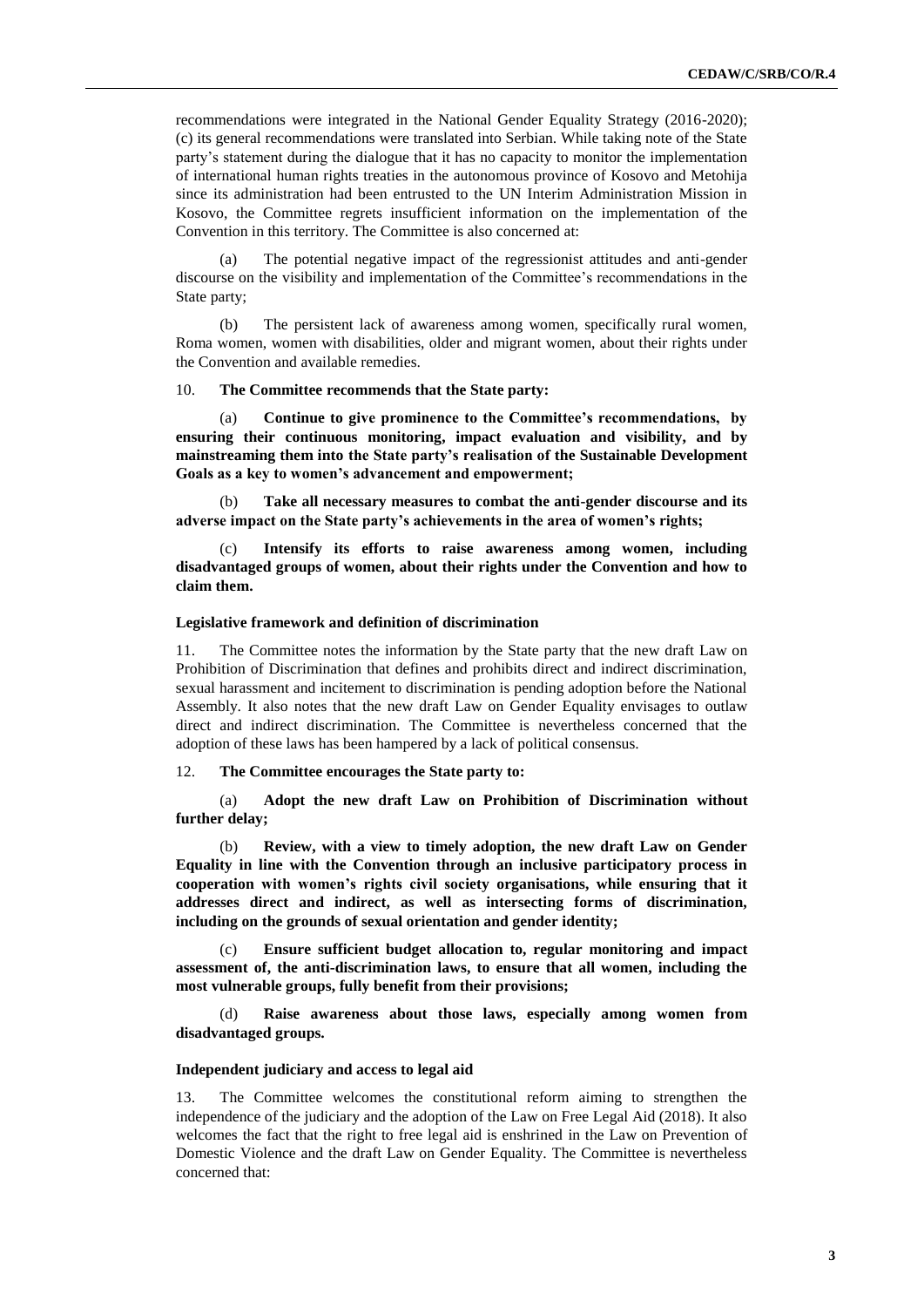(a) The restrictive criteria of access to legal aid under the Law on Free Legal Aid impede access to justice and exclude civil society organisations and universities as eventual legal aid providers;

(b) The recognition of victims of various forms of gender-based violence other than domestic violence as beneficiaries of free legal-aid under the Law on Prevention of Domestic Violence but not under the Law on Free Legal Aid (2018) may lead to denial of access to free legal aid;

(c) The new draft Law on Gender Equality limits free legal aid provision to victims of gender-based violence and does not extend to victims of all forms of genderbased discrimination;

(d) There is a lack of knowledge on the Convention among the judiciary, the police and lawyers.

14. **In line with its general recommendation No. 33 (2015) on women's access to justice, the Committee recommends that the State party:**

(a) **Enact the Law on Free Legal aid and establish a country-wide legal-aid system, without further delay, while ensuring that adequate human, financial and technical resources are allocated to the implementation and monitoring of the Law;**

(b) **Review the Law on Free Legal Aid, the Law on Prevention of Domestic Violence and the new draft Law on Gender Equality with a view to ensuring that victims of all forms of gender-based discrimination, including disadvantaged groups of women, have access to free legal aid and to enabling different actors, including civil society organisations and universities, to provide legal aid;**

Strengthen the knowledge of the judiciary, prosecutors and lawyers on **the Convention and their capacity to invoke and directly apply it in court proceedings, while ensuring that capacity-building initiatives adequately address the needs all of women and girls.**

#### **National machinery for the advancement of women**

15. The Committee commends the establishment of the Coordination Body for Gender Equality (2014) under the Deputy Prime Minister and the adoption of the National Strategy for Gender Equality (2016-2020) and Action Plan (2016-2018); as well as some progress made on gender-responsive budgeting. The Committee is, however, concerned that reportedly:

(a) The Coordination Body for Gender Equality lacks adequate budget, staff, political independence and sustainability;

(b) There is duplication of roles and a lack of synergy between the Coordination Body for Gender Equality and the Sector for Anti-discrimination and Gender Equality formed in 2017 under the Ministry of Labour, Employment, Social and Veteran Affairs;

(c) The National Strategy and Action Plan for Gender Equality lack funding and depend on external resources;

(d) Local mechanisms for gender equality have not been established in all municipalities;

(e) A lack of collaboration with civil society organisations;

(f) Gender-responsive budgeting has been implemented unevenly.

16. **The Committee recommends that the State party:**

(a) **Strengthen the mandate and independence of the gender-equality bodies by providing them with adequate human and financial resources and clearly defining their responsibilities to ensure harmonious cooperation and avoid overlap;** 

(b) **Finalise the establishment of gender equality mechanisms at the local level, equip them with adequate human, financial and technical resources and**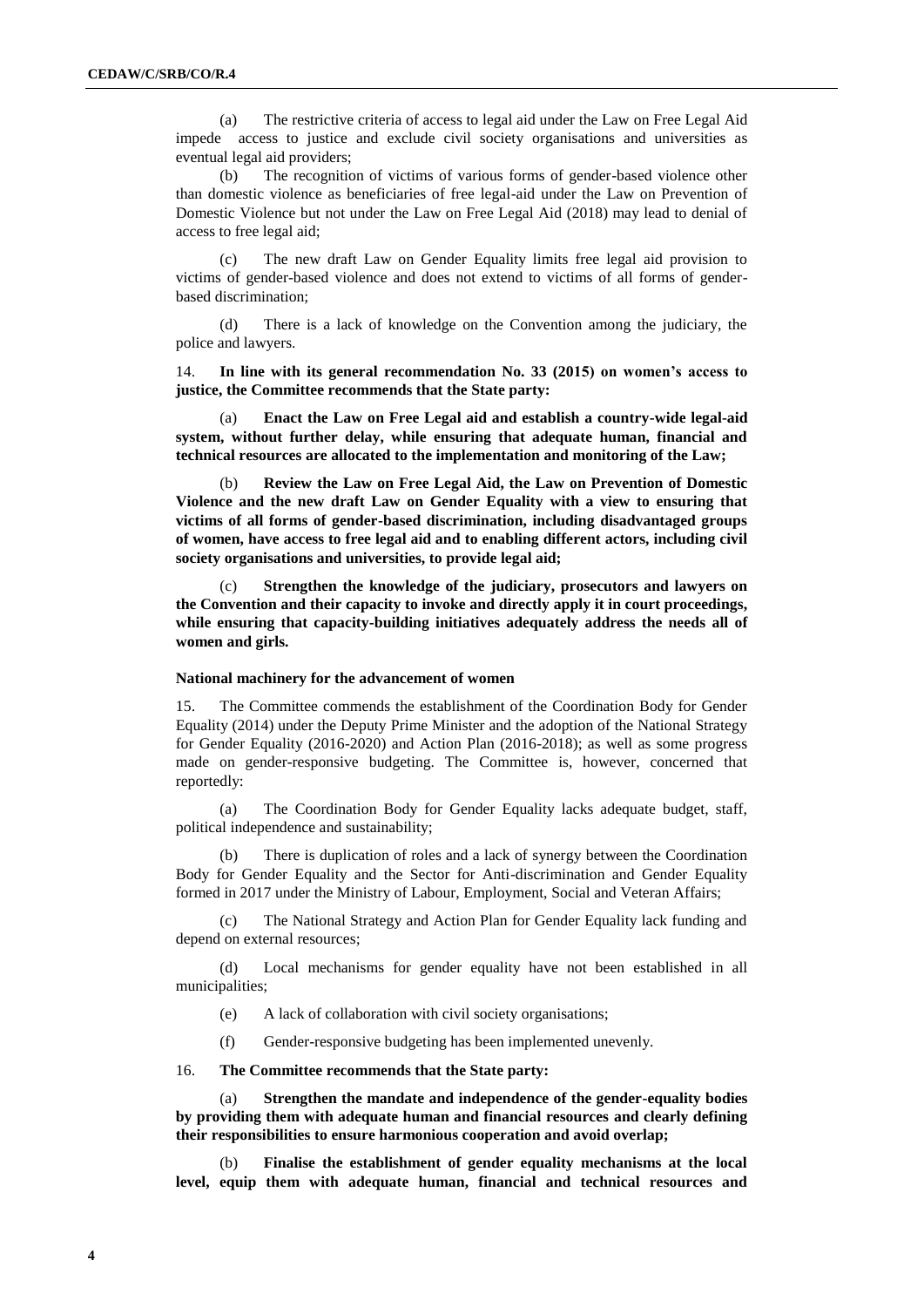**empower them to participate in decision-making in pertinent areas; ensure requisite coordination between the national and local levels;** 

(c) **Allocate substantial and sustained human and financial resources for the effective implementation, monitoring and evaluation of the National Strategy and Action Plan for Gender Equality;**

(d) **Pursue gender-responsive budgeting with a view to meeting the State party's commitment to its countrywide implementation by 2020;**

(e) **Enhance cooperation with civil society organisations, particularly women's organisations, support their work financially and systematically involve them in the development of related legislation, policies and programmes, at the national and local levels.**

#### **National Human Rights Institutions**

17. The Committee welcomes the establishment of the Protector of Citizens (Ombudsman), its accreditation with "A" status under the Paris Principles, the enlargement of its mandate and its active role to promote women's rights. It, however, remains concerned at the limited visibility and accessibility of this body, specifically in rural areas and for vulnerable groups of women, and regrets the absence of information as to whether the Protector of Citizens acts in accordance with the Paris Principles.

18. **The Committee recommends that the State party: (a) ensure that the Protector of Citizens acts in accordance with the Paris Principles; (b) strengthen the visibility, accessibility and transparency of the Protector of Citizens, specifically in rural areas, and (c) intensify its efforts to increase awareness of the mandate of the Protector of Citizens in favour of gender equality, including the complaints mechanism, among women and encourage them to make use thereof.** 

#### **Temporary special measures**

19. The Committee takes note of the temporary special measures taken in the fields of education, employment, healthcare and housing. The Committee welcomes: (a) the positive impact of the measures taken on the academic achievement, truancy and dropout among Roma girls and (b) the introduction of the 40 per cent quota for women representation in the areas of social life marked by unbalanced representation of women and men, under the new draft Gender Equality Law. It is, however, concerned that, as a general rule, the measures taken are not gender-specific and target a range of vulnerable social groups. It is also concerned at the absence of gender-relevant statistics on the application of the temporary social measures and of gender-disaggregated data on their impact.

## 20. **Recalling its general recommendation No. 25(1992) and its previous recommendations (CEDAW/C/SRB/CO/2-3, para. 19), the Committee recommends that the State party:**

(a) **Strengthen the application of gender-specific temporary special measures to accelerate progress towards the achievement of women's substantive equality, in particular for disadvantaged groups of women, in all Convention areas; and allocate sufficient resources to the implementation, monitoring and impact assessment of such measures;**

(b) **Strengthen the collection and analysis of gender-relevant statistics to effectively monitor and assess the impact of temporary special measures;**

(c) **Raise awareness among relevant government officials, parliamentarians, employers and general public, especially women, about such measures and their impact.**

#### **Discriminatory gender stereotypes**

21. The Committee is concerned at reports of high levels of discriminatory gender stereotypes that hinder the advancement of women's rights in the State party. The Committee is particularly concerned at: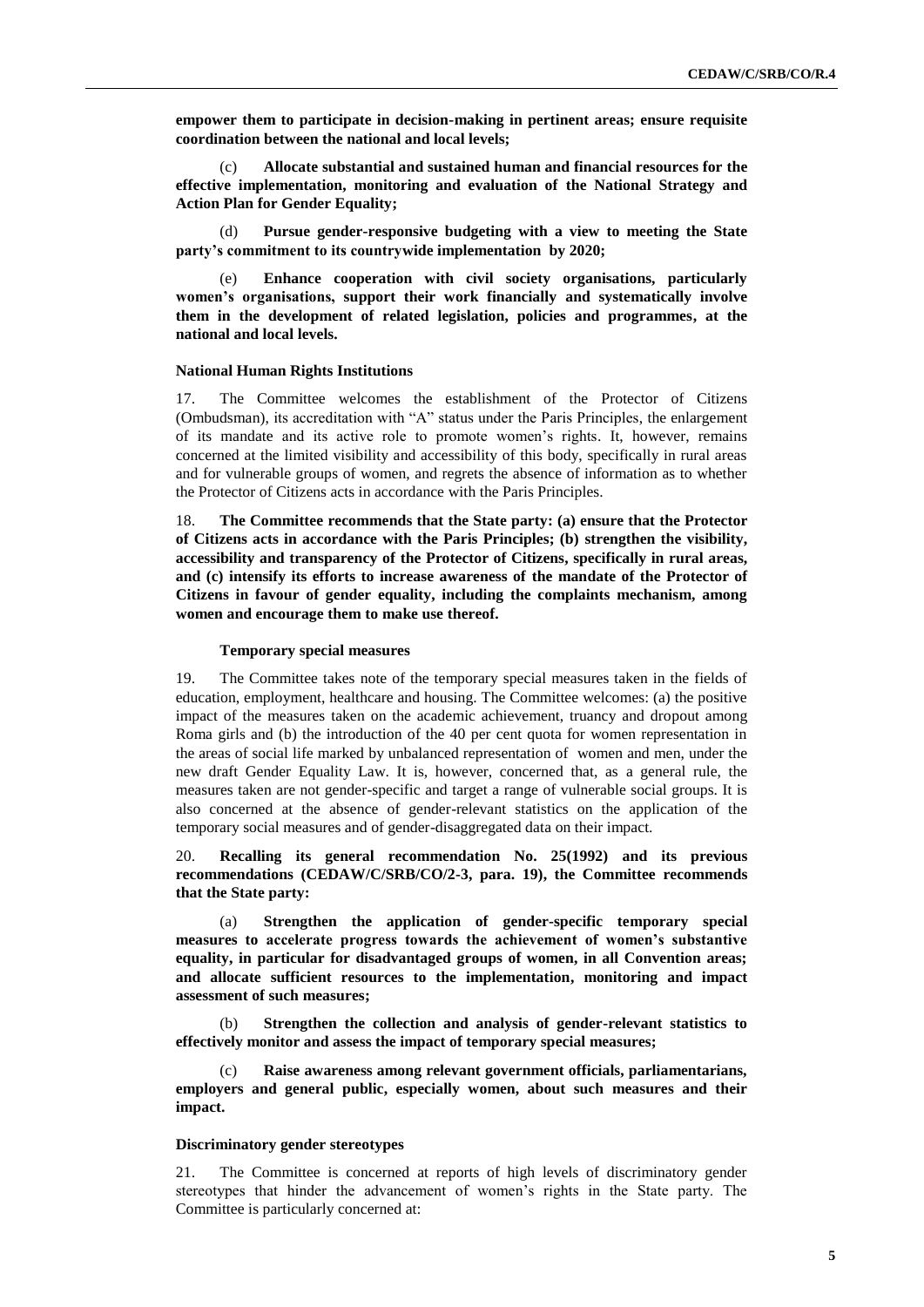(a) Increased instances of anti-gender discourse in the public domain and a public backlash in the perception of gender-equality; misogynistic statements that are expressed in the media and also by high-ranking politicians, religious leaders and academics with impunity;

(b) The promotion of a highly conservative idea of a traditional family, with women primarily considered as mothers, which was exacerbated by the national campaign to encourage births and the adoption of the Law on Financial Support to Families with Children, offering financial incentives for mothers with three or more children.

22. **The Committee reiterates its previous recommendations (CEDAW/C/SRB/CO/2-3, para.21) and urges the State party to:**

Put in place a specific strategy and conduct large-scale public **campaigns, targeting women and men at all levels of society, including religious leaders, to reaffirm the notion of gender equality and promote positive images of women actively participating in social, economic and political life;**

(b) **Monitor the use of misogynistic language referring to women in public statements and media reporting; encourage the media to institute an effective selfregulatory mechanism to address it and introduce legislative amendments, as appropriate, to hold the authors accountable; use the education system to enhance positive and non-stereotypical portrayals of women.**

#### **Gender-based violence against women**

23. The Committee commends: (a) the ratification of the Council of Europe Convention on Preventing and Combating Violence against Women and Domestic Violence (2013); (b) the adoption of the Law on Prevention of Domestic Violence (2016), introducing *inter alia* emergency measures for perpetrators; (c) the criminalisation of marital rape, female genital mutilation, stalking, sexual harassment and forced marriage; (d) the alignment of the sentences for rape (article 178 of the Criminal Code) and sexual intercourse with a person with disabilities (article 179 of the Criminal Code); (e) the adoption of the National remembrance day of women victims of domestic violence and intimate partner violence. It is, however, concerned at:

(a) High prevalence of physical violence against older women; an increase in all forms of gender-based violence against women with disabilities in institutions; and the frequent misuse of firearms in domestic and intimate partner violence;

(b) The fact that the measures taken by the State party only address domestic violence and do not respond to all types of gender-based violence against women and girls;

(c) The discriminatory language under article 179 of the Criminal Code criminalising "copulation with a helpless person" in relation to women with disabilities;

Inadequate risk assessment to prevent gender-based violence against women and girls, including femicide; a lack of timely issuance and effective implementation of the emergency protection orders;

(e) A lack of effective prosecution of cases of gender-based violence against women, a persistent disparity between the number of criminal charges and the number of convictions, with a majority of suspended sentences; a low number of reported rape cases;

The fact that support to victims of gender-based violence is mainly run by non-governmental organisations and remains donor-dependent, and a shortage of shelters for victims of gender-based violence;

(g) A lack of a robust data collection and monitoring system for cases of genderbased violence against women and girls.

#### 24. **The Committee recommends that the State party:**

**(a) Conduct a survey on the prevalence and causes of gender-based violence against women and girls, ensuring that it covers older women, rural women, Roma**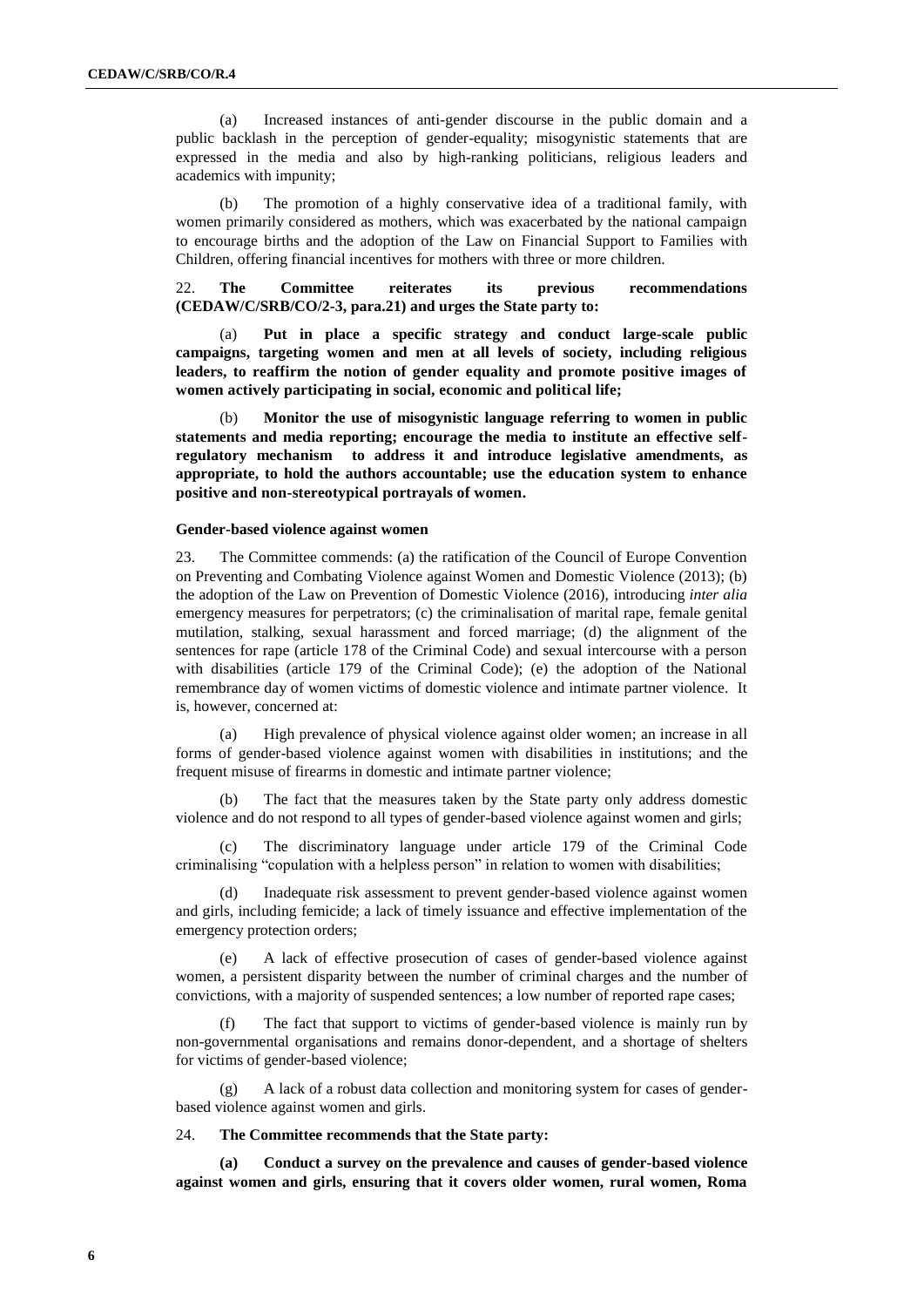**women, women with disabilities, including those in institutions, and other disadvantaged groups of women and girls;**

**(b) Develop a comprehensive strategy and action plan to eliminate all forms of gender-based violence against women, including through combatting gender stereotypes, allocate sufficient and sustainable resources to ensure the full implementation, monitoring and impact evaluation of the strategy; Accelerate the adoption of the National Strategy for the Prevention and Elimination of Domestic and Intimate Violence (2017-2020);**

**(c) Review and revise its Criminal Code, Family Code and other relevant legislation and policies, including in relation to firearm handling and possession, with a view to effectively preventing and combatting all forms of violence against women and protecting victims; Revise article 179 of the Criminal Code (copulation with a helpless person), with a view to removing the discriminatory language;** 

**(d) Ensure that cases of all forms of violence against women, including rape, are properly investigated, that perpetrators are prosecuted and punished with sanctions commensurate with the gravity of the crime, that victims are protected against re-victimisation and have access to effective reparations, including compensation; Ensure the timely and effective issuance, implementation and maintenance of emergency protection orders for women at risk and support programmes for perpetrators to prevent reoffending;**

**(e) Strengthen multi-sectoral cooperation for preventing and combatting all forms of gender-based violence and providing services to victims, including with Centres for Social Work and civil society organisations;**

**(f) Ensure that all women victims of gender-based violence, including the most disadvantaged groups, have unimpeded access to effective protection from violence, including by ensuring free legal aid provision by experienced State, academia and NGO professionals, a sufficient number of State-funded accessible shelters and an anonymous SOS helpline to be operated by personnel experienced in working with victims of violence; Raise public awareness of State and NGO-run available services;**

**(g) Enhance the system for collecting and monitoring cases of all forms of gender-based violence, while ensuring the disaggregation of data by type of violence and by relationship between perpetrator and victim and accelerating the creation of a central register for cases of domestic violence under the Ministry of Justice.**

#### **Trafficking and exploitation of prostitution**

25. The Committee commends the adoption of the National Strategy for Prevention and Elimination of Human Trafficking, especially Women and Children, and Protection of Victims (2017-2020) and its Action Plan (2017-2018); the Standard Operating Procedures for Treatment of Victims of Trafficking and the Protocol on cooperation in the field of identification of victims of human trafficking. It also welcomes the establishment of the first State-run Shelter for victims of human trafficking. The Committee is however concerned that:

(a) The State party remains a country of origin of victims of trafficking who are exploited both nationally and abroad; the majority of the victims identified in Serbia are female; sexual exploitation constitutes over 70 per cent of all trafficking cases, with women and girls as victims;

Women in prostitution are punishable under article 16 of the Public Law and Order Act (prostitution) by fines of up to 150,000 RSD (1300 EUR) and imprisonment of up to 60 days;

There has been a decrease in trafficking convictions, partly owing to plea bargains, while victims have been referred to civil proceedings to claim compensation or, reportedly, prosecuted for prostitution and therefore denied available protection;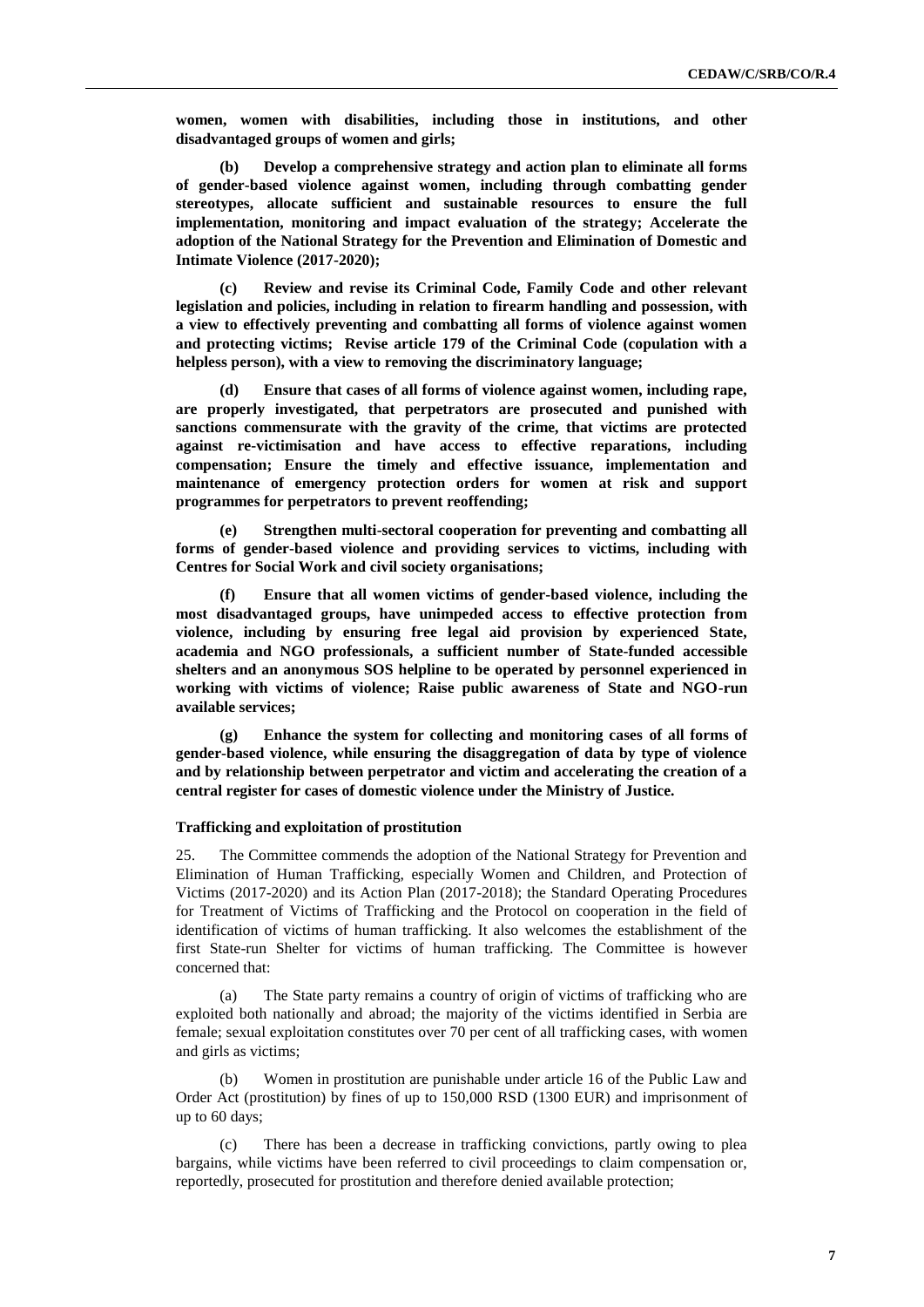(d) There is a lack of protection services and budgetary allocations available to victims of trafficking, including shelters, particularly for girls, which are mainly run by non-governmental organisations.

#### 26. **The Committee recommends that the State party:**

(a) **Repeal article 16 of the Public Law and Order Act and ensure that women in prostitution are not criminalized by the laws, including the Public Law and Order Act; provide exit programmes and alternative income-generating opportunities for women who wish to leave prostitution;**

(b) **Effectively investigate and prosecute cases of trafficking in persons, especially women and girls, under article 388 of the Criminal Code (trafficking in persons); ensure that the sentences imposed on perpetrators are commensurate with the gravity of the crime and effectively implement provisions of the Criminal Procedure Code enabling judges to determine compensation for the victims in criminal proceedings;** 

(c) **Enhance capacity-building for law-enforcement officials, including at border areas and major transportation points, police and judicial authorities in order to increase their ability to identify and refer potential victims of trafficking, including foreign and girl victims, investigate and prosecute cases in a gender-sensitive manner;**

(d) **Improve the protection services to victims of trafficking by allocating sufficient and sustainable human and financial resources and strengthening coordination and cooperation between the State authorities and civil society; facilitate victims' access to education and employment;** 

(e) **Pursue international, regional and bilateral cooperation efforts with countries of origin, transit and destination and establish a mechanism to facilitate regular migration.**

#### **Participation in political and public life**

27. The Committee commends the appointment of the first woman Prime Minister in 2017. It also welcomes the establishment of the Women's Parliamentary Network. The Committee is, however, concerned that:

(a) Women are severely underrepresented in local administration, with 9 out of 169 municipalities having women as mayors, as well as in foreign service, armed forces and in decision-making positions across all sectors;

(b) There are no women as military attachés in the diplomatic corps;

(c) Women from disadvantaged groups, such as Roma women or women with disabilities, are not represented in public and political life;

(d) The activities of the Women's Parliamentary Network have been suspended;

(e) Negative media campaigns and reporting against representatives of civil society hinder their work towards the advancement of women's rights.

#### 28. **The Committee recommends that the State party:**

(a) **Accelerate the equal representation of women, including Roma women and women with disabilities, in all areas of public and political life, particularly in decision-making positions, at national and local levels, and in armed forces and foreign service, and allocate adequate resources to the implementation of such measures;** 

(b) **Adopt the new Draft Law on Gender Equality, setting 50 per cent quotas on women representation in the areas of social life marked by unbalanced representation of genders, and extend this quota to all public authorities and administrations;** 

(c) **Ensure that: (i) civil society organisations, including women's rights activists, are able to exercise their rights to freedom of expression, assembly and**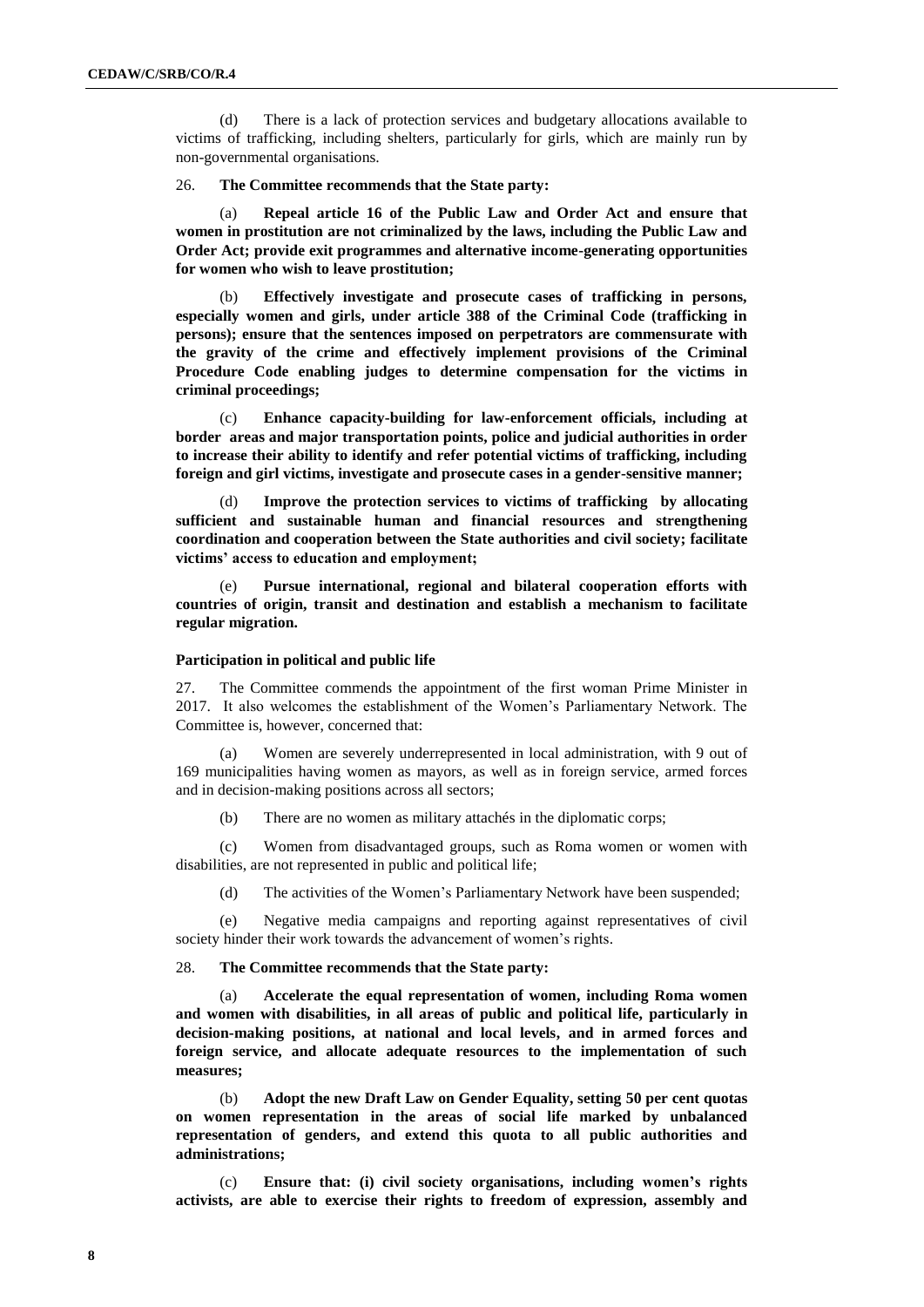**association without intimidation or reprisals; (ii) cases of alleged intimidation or reprisals against civil society activists are duly investigated, that perpetrators are prosecuted and appropriately punished, and that victims receive protection from such acts; (iii) civil servants that obstruct the prosecution of attackers are hold accountable.** 

#### **Women, peace and security**

29. The Committee welcomes the adoption of the second National Action Plan (NAP, 2017-2020) for the Implementation of UN Security Council Resolution 1325(2000) on Women, Peace and Security. It also notes the explanations provided by the State party during the dialogue on the implementation of the previous NAP and its evaluation (2010- 2015). Nevertheless, the Committee is concerned at:

The absence of specific information on the steps taken to monitor and assess the impact of the second NAP and on services provided to women and girl victims of conflict-related violence;

(b) Insufficient budget allocation to implement the second NAP;

(c) The reported lack of engagement with conflict-affected women and civil society organisations working with survivors for the development of the report;

(d) The lack of statistics on conflict-related violence against women and girls.

30. **With reference to its general recommendation No. 30 on women in conflict, conflict prevention and post-conflict situations, Security Council Resolution 1325(2000) on women, peace and security and subsequent resolutions on the subject, the Committee recommends that the State party:**

**(a) Allocate sufficient resources and enhance mechanisms to effectively implement, monitor and evaluate the impact of the second NAP; undertake a midterm evaluation of the plan without further delay;**

**(b) Actively involve civil society, including conflict-affected women and organisations working with survivors, in the implementation, monitoring and impact assessment of the NAP, as well as in the development of any related strategic document, peace negotiations, post-conflict rebuilding and reconstruction;** 

**(c) Strengthen and promote the representation of women among peace negotiation and mediation personnel, including at senior levels; collect disaggregated data on the participation of women in the NAP implementation at the legislative, executive and judicial level;**

**(d) Ensure needs assessment and effective access to legal, healthcare and psychosocial services for all women and girl victims of conflict-related violence, including rural and other disadvantaged groups of women and girls;**

**(e) Take measures to protect internally and externally displaced women and girls against forced displacement and violence;**

**(f) Improve standardised data collection on conflict-related violence against women and girls.**

#### **Nationality**

31. The Committee commends the significant progress made by the State party in the reduction of the Roma population at risk of statelessness, from 30,000 in 2004 to 2,200 in 2018, since its accession, in 2011, to the Convention on the Reduction of Statelessness of 1961. It also welcomes the adoption of new legislation simplifying birth registration and registration of residence. However, the Committee is concerned that:

Some 2,200 persons remain at risk of statelessness, particularly Roma IDPs registered in Kosovo who are residing in Serbia, with approximately 300-400 persons lacking birth registration;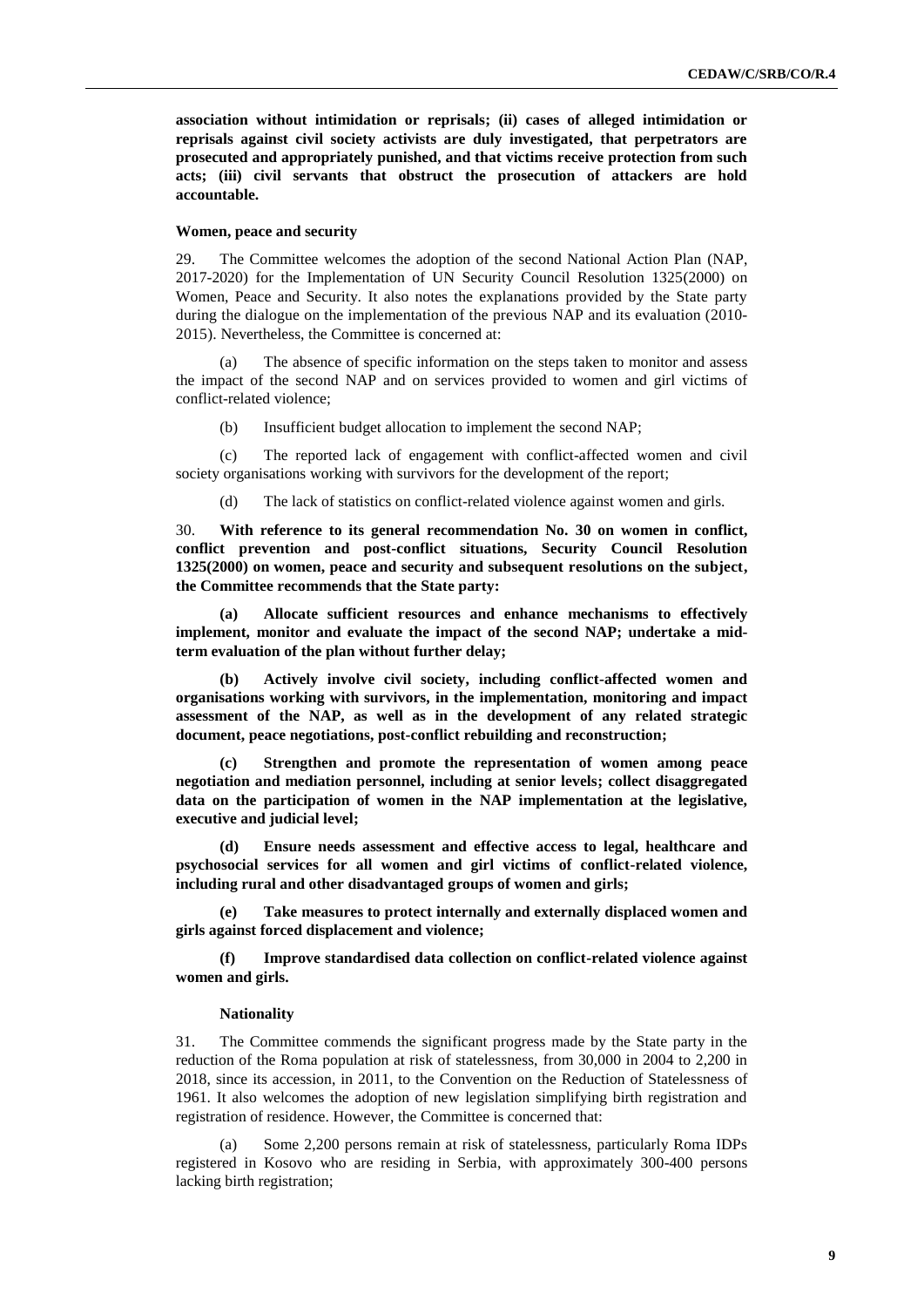(b) There is a lack of access to birth registration for children whose parents, or at least the mother, lacks birth registration or identity documentation, mainly Roma;

(c) Child and forced marriages among Roma contribute to statelessness.

32. **The Committee recommends that the State party:**

(a) **Take measures, including legislative measures, to ensure immediate birth registration, access to identity documentation and citizenship for all children, regardless of whether their parents lack personal documentation or are stateless;** 

(b) **Extend electronic birth registration to home births and to all parents, including Roma and IDP parents and those without address and identity documents;**

Establish a system to track all cases involving child marriage among **stateless children, particularly Roma girls.**

#### **Education**

33. The Committee commends the progress made by the State party in the education sector through the implementation of the Strategy for Development in Education, particularly increasing scholarships for girls and the recognition of the need to prevent school dropout. Nevertheless, the Committee is concerned that:

(a) Education is influenced by an increasingly predominant anti-gender political agenda that translates into gender-stereotyped content of teaching material; widespread discriminatory gender stereotypes among the teaching, predominantly male, personnel; gender segregation in education; and alarmingly widespread gender-based violence, especially sexual violence, in school, in the context of the withdrawal of a proposed teaching tool on sexuality and sexual violence in 2016;

Roma girls leave school even before completing primary school and are almost fully absent from the education system after the age of 18;

(c) Girls with disabilities are less involved in inclusive education than boys.

34. **The Committee calls on the State party to make improvement in its education sector in line with the Committee's general recommendation No. 36 and recommends that the State party:**

(a) **Develop content on gender discrimination and gender equality and introduce age-appropriate gender-sensitive content into teaching curricula and textbooks at all levels of education;**

(b) **Integrate age-appropriate education on sexual and reproductive health and rights, including the issues of sexually responsible behaviour;**

(c) **Reduce gender segregation at all levels of education and encourage girls and boys for non-traditional female/male occupations;**

(d) **Strengthen mechanisms for keeping Roma girls in the education system; continuously monitor the implementation of the Strategy for Social Inclusion of Roma (2016-2025) and assess its impact on the inclusion of Roma women in education;**

(e) **While pursuing its policy on inclusive education, enhance its efforts to promote and ensure inclusive school and pre-school education in regular classes for Roma children, especially girls, and girls with disabilities, while putting in place reasonable accommodation of school infrastructure and places for sport and leisure for the latter; accelerate the adoption and implementation of the National framework for monitoring inclusive education and the education quality indicators.**

#### **Employment**

35. The Committee commends the State party's efforts to ensure equality of women and men in the labour market and to combat gender-based discrimination. It welcomes the active employment measures taken with regard to Roma women and women with disabilities. However, the Committee remains concerned at: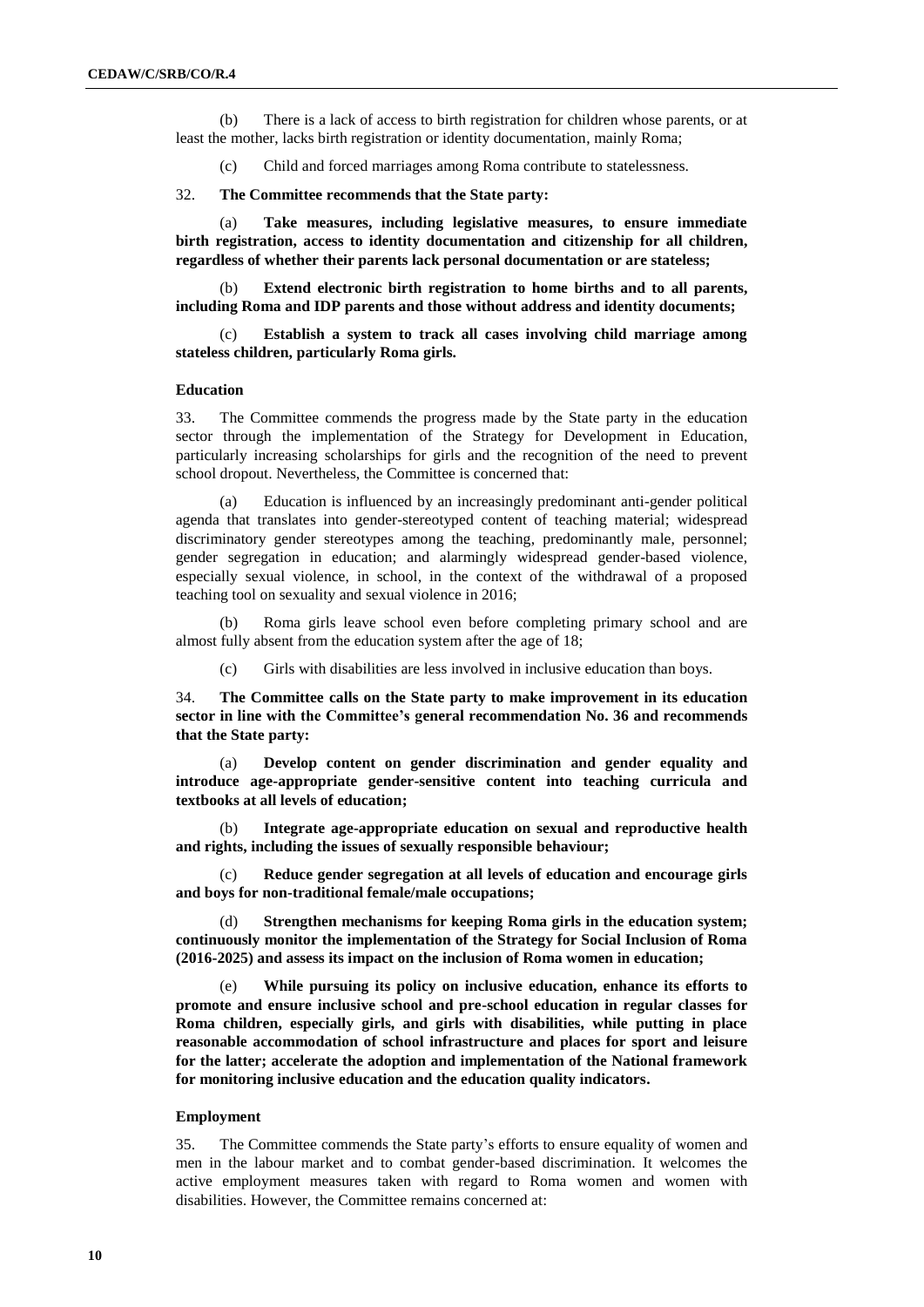(a) The persistent gender wage gap and vertical and horizontal occupational segregation in the labour market;

(b) A lower employment rate of women (50.8 per cent) as compared with men (63.9 per cent);

(c) High unemployment rates, particularly among Roma women, women with disabilities and rural women, and higher unemployment rates among young women than among young men;

(d) Unequal sharing or responsibilities between women and men and a lack of opportunities to reconcile work and family obligations that reduces employment opportunities for women;

(e) A lack of measures to address sexual harassment in employment, specifically with regard to young women and lesbian, bisexual and transgender women, including a disproportionately low number of convictions for sexual harassment, that adversely affects women's possibilities for employment and promotion.

36. **The Committee recalls its previous recommendations (CEDAW/C/SRB/CO/2-3, para.31) and urges the State party to:**

(a) **Ensure that the principle of equal pay for work of equal value, enshrined in the Labour Code, is effectively implemented, including by regularly reviewing wages in traditionally female and male sectors with a view to closing the gender pay gap, and by taking other appropriate measures;**

(b) **Design, adopt and implement targeted, gender-sensitive and time-bound measures, including temporary special measures, to: (i) create more opportunities for women, including young women, Roma women, women with disabilities and rural women; (ii) access employment, in particular higher-paying and male-dominated sectors, including through incentives for public- and private sector employers to recruit women; (iii) implement gender-responsible policies; (iv) support women entrepreneurs; and (v) promote a positive image of women in business and overall professional life;**

(c) **Ensure that unemployed women, including those registered with the National Employment Service, are fully aware of the services available to them;** 

(d) **Introduce flexible working arrangements for both women and men, such as part-time work and telecommuting; extend the provision of childcare facilities and care facilities for other dependents; promote equal sharing of family and domestic responsibilities and responsible fatherhood, including by introducing paid paternal leave, encouraging fathers to use it and monitoring this practice;**

Ensure access to maternity protection by all working women, including **by ensuring regular payment of salary compensation during pregnancy, maternity and childcare leave and by facilitating the return to work for young mothers, particularly by maintaining adequate financial support;** 

(f) **Undertake a comprehensive survey to assess the prevalence of sexual harassment at the workplace; encourage reporting of sexual harassment at the workplace and raise public awareness about its discriminatory nature, negative impact on women's employment and possible sanctions; strengthen the mechanism to effectively address cases of sexual harassment, including in court; collect disaggregated statistics on the number and nature of complaints of sexual harassment at the workplace, in the public and private sectors.**

#### **Health**

37. The Committee commends the adoption of the National Programme for Preservation and Improvement of Sexual and Reproductive Health (2017). However, it is concerned at:

(a) A low use of contraceptives, while young girls and adolescents lack knowledge about modern contraception methods;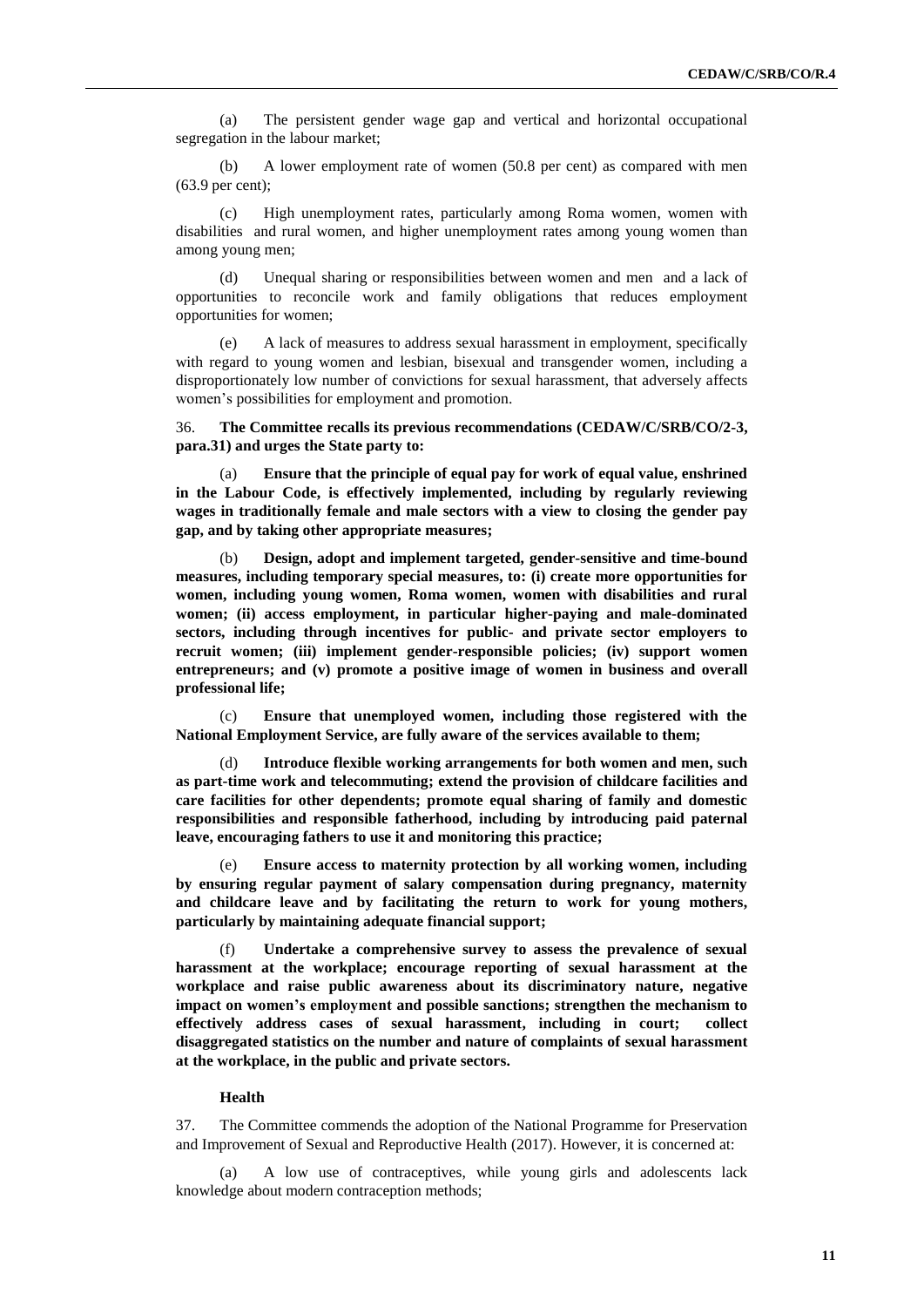(b) Prevalence of adolescent pregnancies in Roma girls;

(c) Continuing use of abortion as a contraception method, particularly among women above 40 years old;

(d) Low women's participation in birth preparation programs, especially among rural women and Roma women, and insufficient coverage of organized screenings for early detection of breast and cervical cancer;

(e) Persistent difficulties faced by women with disabilities in accessing sexual and reproductive health services, exacerbated by a lack of technical equipment;

(f) Reports that LBTI women are excluded from family-planning services, including artificial insemination.

38. **The Committee recalls its previous recommendations (CEDAW/C/SRB/CO/2-3, para. 33) and urges the State party to:**

(a) **Raise public awareness about modern form of contraception and ensure that abortion is not used as a contraception method, including through education and media campaigns targeting young and adolescent boys and girls, particularly among the Roma population, and senior women; Improve access to contraception, including by ensuring universal coverage of related costs under the State health insurance;** 

(b) **Collect statistics on adolescent pregnancies disaggregated by age, origin and geographically; Ensure that health workers report adolescent pregnancies to social services and the police;** 

(c) **Ensure unhindered access to healthcare, including sexual and reproductive healthcare, breast and cervical cancer early prevention programmes and free anti-retroviral treatment, for all women and girls, including Roma women, women with disabilities, including those in institutions, and raise women's awareness about the benefits of early prevention, guaranteeing the free and informed consent of the woman;**

(d) **Enhance access to family-planning services and artificial insemination for LBTI women.**

#### **Economic empowerment and social benefits**

39. The Committee notes with appreciation the State party's delegation's statement during the dialogue that the upcoming Action Plan for Gender Equality will be focused on women's economic empowerment. However, it is concerned that:

(a) Over 74 % of women who report to work in agriculture, do so as unpaid family members;

(b) Unemployed women and women employed in the informal sector lack access to social security;

(c) Women's participation in decision-making on the agricultural holdings is low, with only 15.9 per cent of the women managing such holdings;

(d) The number of women entrepreneurs is limited;

(e) Women are underrepresented in sports, among sports officials and holders of scholarships and national recognitions for athletes.

### 40. **The Committee recommends that the State party:**

(a) **Conduct a study to assess the participation of women in the informal sector of the economy, their access to social security coverage and retirement schemes; based on the results of the study, review the implementation and analyse the impact of the current employment legislation and policy from the gender perspective, with a view to ensuring social protection of all women, including those employed in the informal sector of the economy;**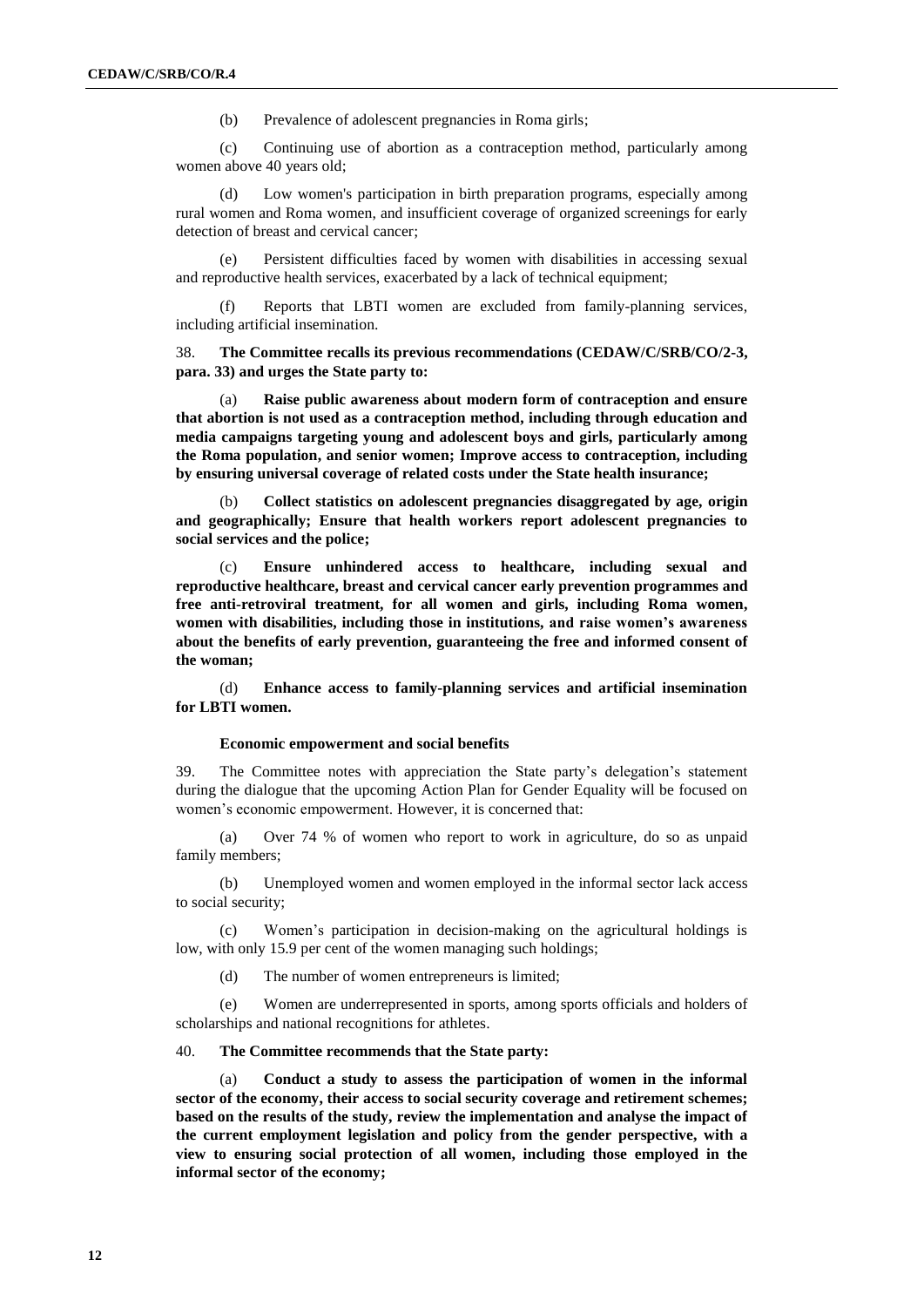(b) **Take targeted and time-bound measures to empower women in agriculture and other sectors, including by strengthening their participation in management and decision-making and enhancing entrepreneurship opportunities;**

(c) **Promote women's participation and strengthen their recognition in sports on an equal basis with men; mainstream gender-responsive budgeting in sports.**

#### **Rural women**

41. The Committee welcomes the adoption of the National Programme of Rural Development (2018-2020). It is, however, concerned that rural women lack access to healthcare, education, formal employment opportunities, retirement and social security schemes, access to land ownership on an equal basis with men, while their participation in decision-making is limited.

#### 42. **The Committee recommends that the State party:**

(a) **Adopt measures, including temporary special measures, to ensure that rural women, including women employed in the informal sectors of the economy, have access to education, healthcare, housing, formal employment, social security and retirement schemes, life-long training opportunities, ownership and use of land on an equal basis with men, and that their specific needs are met;**

(b) **Ensure the equal participation of rural women in decision-making, including in relation to agricultural holdings, and involve them in the design, development, implementation, monitoring and evaluation of all relevant plans and strategies, such as those relating to health, education, employment, retirement and social security;**

(c) **Strengthen data collection on rural women, disaggregated by age, gender and geographical area, to assess their situation and the progress made overtime.** 

#### **Disadvantaged groups of women**

43. The Committee welcomes the adoption of the National Strategy on Aging, the National Strategy for Social Inclusion of Roma Women and Men (2016-2025) and the National Strategy for Resolving the Issues of Refugees and IDPs, as well as the State party's political will and determination to improve the situation of disadvantaged groups of women, as stated by its delegation during the dialogue. The Committee is nevertheless concerned at reports that Roma women, older women, poor women, women with disabilities, refugee and internally displaced women, women heads of households, continue to experience multiple and intersecting forms of discrimination. It is particularly concerned that these women continue to have limited access to health, education, employment, social assistance and lack protection from gender-based violence.

44. **Committee calls upon the State party to vigorously pursue efforts to eliminate multiple and intersecting forms of discrimination experienced by the disadvantaged groups of women, while ensuring their economic empowerment. The Committee encourages the State party to conduct a comprehensive survey to assess the situation, particular needs and aspirations of the disadvantaged groups of women, such as Roma women, older women, poor women, women with disabilities, refugee and internally displaced women, women heads of households, to inform its legislation and policies.**

### **Equality before the law**

45. The Committee is concerned about the incapacity and guardianship regime in the State Party that restricts the legal capacity for many women with disabilities, as a consequence of which they cannot marry, form a family, access justice or vote.

46. **The Committee recommends that the State party repeal any provisions of the Civil Code and other legislation that restrict the legal capacity of women on the grounds of disability or any other form of discrimination.**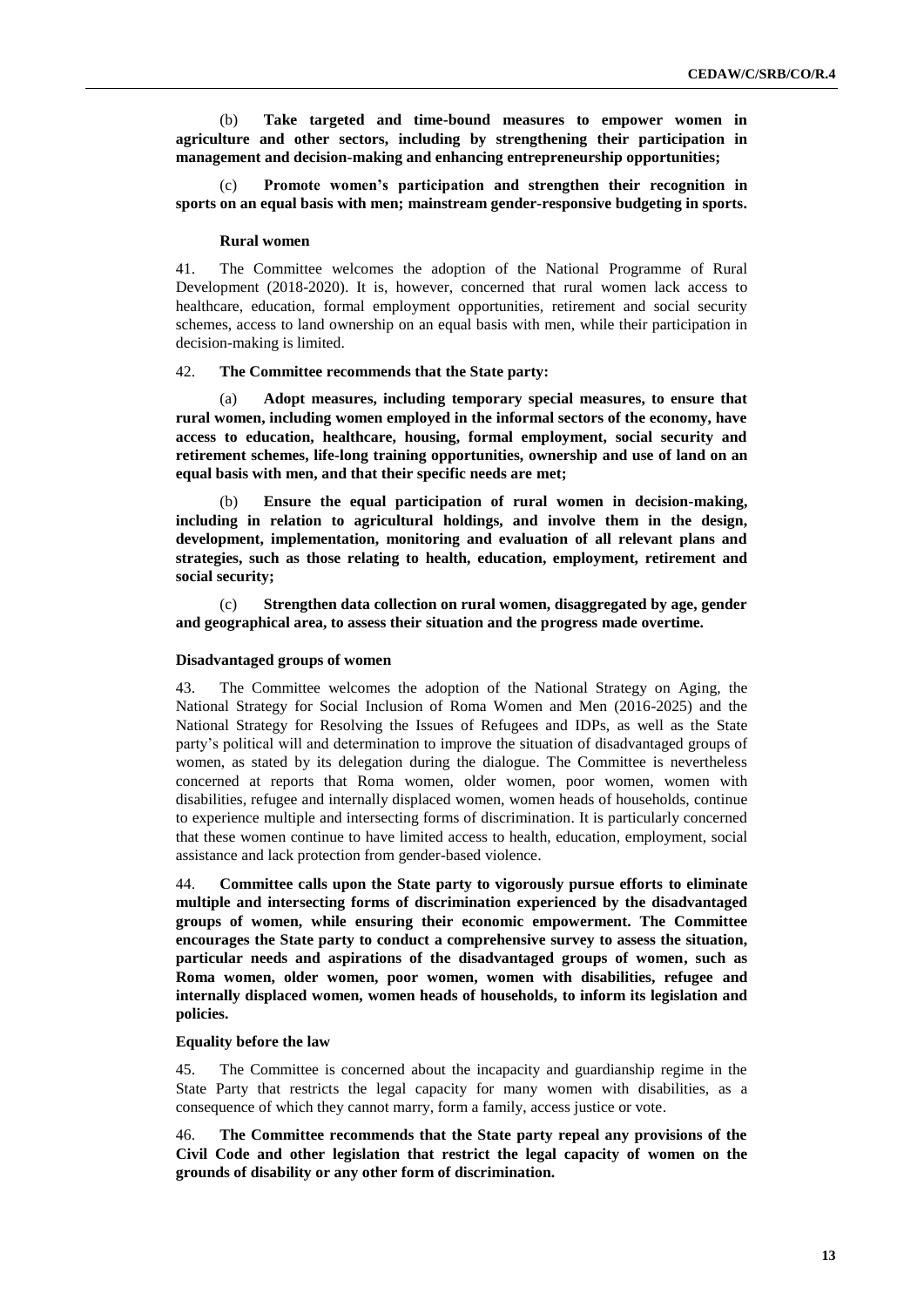#### **Marriage and family relations**

47. The Committee welcomes the criminalisation of forced marriage, the extension of maternity leave to self-employed women and women agricultural insurers, and the introduction of paternity leave. It is, however, concerned that reportedly:

(a) Mothers with children account for a majority of single-parent families and that less than one fifth of single-parent families can afford basic goods and services;

(b) Only one third of partners regularly pay child support alimony;

(c) Child marriage is present in the general population, in urban and rural areas and particularly within the Roma community, with around 7 per cent girls marrying before age 18, while, according to the State party's information during the dialogue, only two cases of forced marriage have been reported;

Women account for 11 per cent of land owners, while the majority of property is traditionally registered to men; in inheritance, sons are prioritized over daughters, who are socially expected to renounce their inheritance rights over their brothers; civil partners are excluded from inheritance.

#### 48. **The Committee recommends that the State party:**

(a) **Urgently address the situation of deprived single-parent families, especially those run by mothers;**

(b) **Ensure the timely recovery of child support alimony, including by introducing enforcement mechanisms and deterrent penalties in case of noncompliance;** 

(c) **Prevent and eradicate child and forced marriages through a coordinated action by the competent authorities, NGOs and Roma community, in particular by: (i) strengthening awareness-raising campaigns on negative effects of such marriages on the health and well-being of women and girls; (ii) establishing mechanisms to detect cases of child and forced marriages; (iii) ensuring the implementation of articles 187 (forced marriage) and 190 (cohabitation with a minor) of the Criminal Code and the prosecution and punishment of perpetrators with sanctions commensurate with the gravity of the crime; (iv) systematically collecting data on the number of complaints, investigations, prosecutions, convictions and penalties imposed with regard to the prohibition of forced marriage and cohabitation with a minor;**

(d) **Eliminate discrimination against women in relation to property and inheritance; equate marriage and partnership with regard to property and inheritance rights; enforce the right to joint ownership and establish the system of joint registration of property.**

#### **Beijing Declaration and Platform for Action**

49. **The Committee calls upon the State party to use the Beijing Declaration and Platform for Action, in its efforts to implement the provisions of the Convention.**

#### **Dissemination**

50. **The Committee requests the State party to ensure the timely dissemination of the present concluding observations, in the official language(s) of the State party, to the relevant State institutions at all levels (national, regional, local), in particular to the Government, the National Assembly and the judiciary, to enable their full implementation.**

#### **Ratification of other treaties**

51. **The Committee notes that the adherence of the State party to the nine major international human rights instruments would enhance the enjoyment by women of their human rights and fundamental freedoms in all aspects of life. The Committee therefore encourages the State party to ratify the International Convention on the**